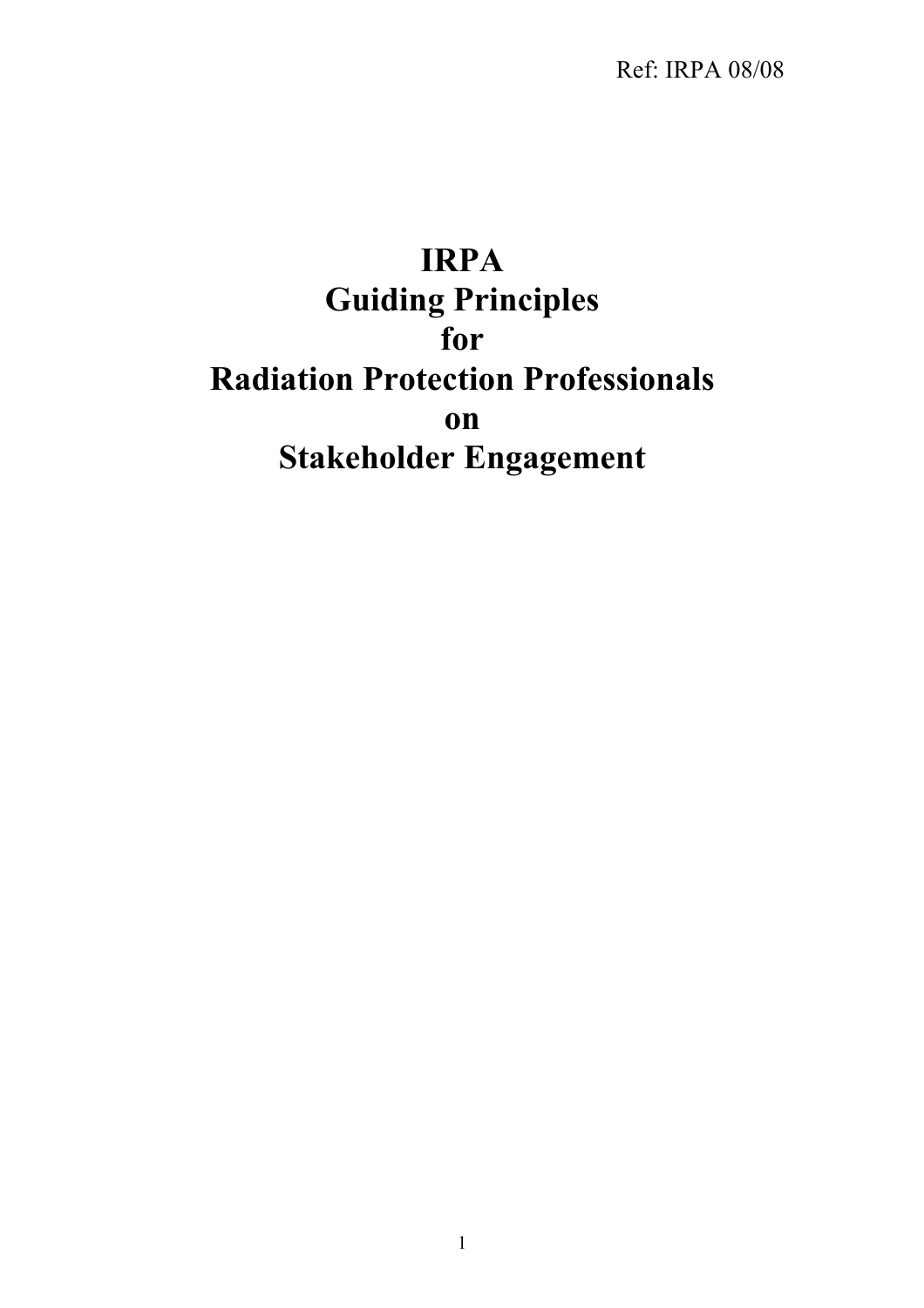# **Introduction**

During the 11<sup>th</sup> Congress of the International Radiation Protection Association (IRPA) held in Madrid in May 2004 there were considerable discussions on the benefits of involving all relevant parties in the decision-making processes related to radiological protection. It was agreed that this involvement, briefly described as "Stakeholder Engagement", should play an important and integral part in these processes. A need was identified for guidance to be produced to help radiation protection professionals to understand the objectives, requirements and demands of stakeholder engagement, encourage participation and provide a framework for establishing a constructive dialogue with other stakeholders.

As a result of these discussions a group of professionals from the French, Spanish and UK IRPA Associate Societies decided to collaborate in organising a series of workshops to exchange information especially on case studies of how stakeholder involvement had been carried out in different fields of radiation protection. The workshops were held in Salamanca, Spain, November 2005, Montbéliard, France, December 2006 and Oxford, UK, December 2007 and resulted in a draft version of the Guiding Principles. During the course of this development the progress was systematically reported to meetings of the IRPA Executive Council and at IRPA Regional Congresses (Paris, France in May 2006, Acapulco, Mexico in September 2006, Beijing, China in October 2006, Cairo, Egypt in April 2007 and Brasov, Romania in September 2007).

The draft version of the Guiding Principles was sent to all Associate Societies for comments in Spring 2008. After revision by the Executive Council the Guiding Principles were presented at the IRPA 12 Associate Societies Forum and, after discussion and with some amendments, endorsed by the Forum. The Guiding Principles were finally adopted formally on 18 October 2008 in Buenos Aires by the IRPA Executive Council.

These Guiding Principles are intended to aid members of IRPA Associate Societies in promoting the participation of all relevant parties in the process of reaching decisions involving radiological protection which may impact on the well being and quality of life of workers and members of the public, and on the environment. In promoting this approach, radiological protection professionals will aim to develop trust and credibility throughout the decision making process in order to improve the sustainability of any final decisions.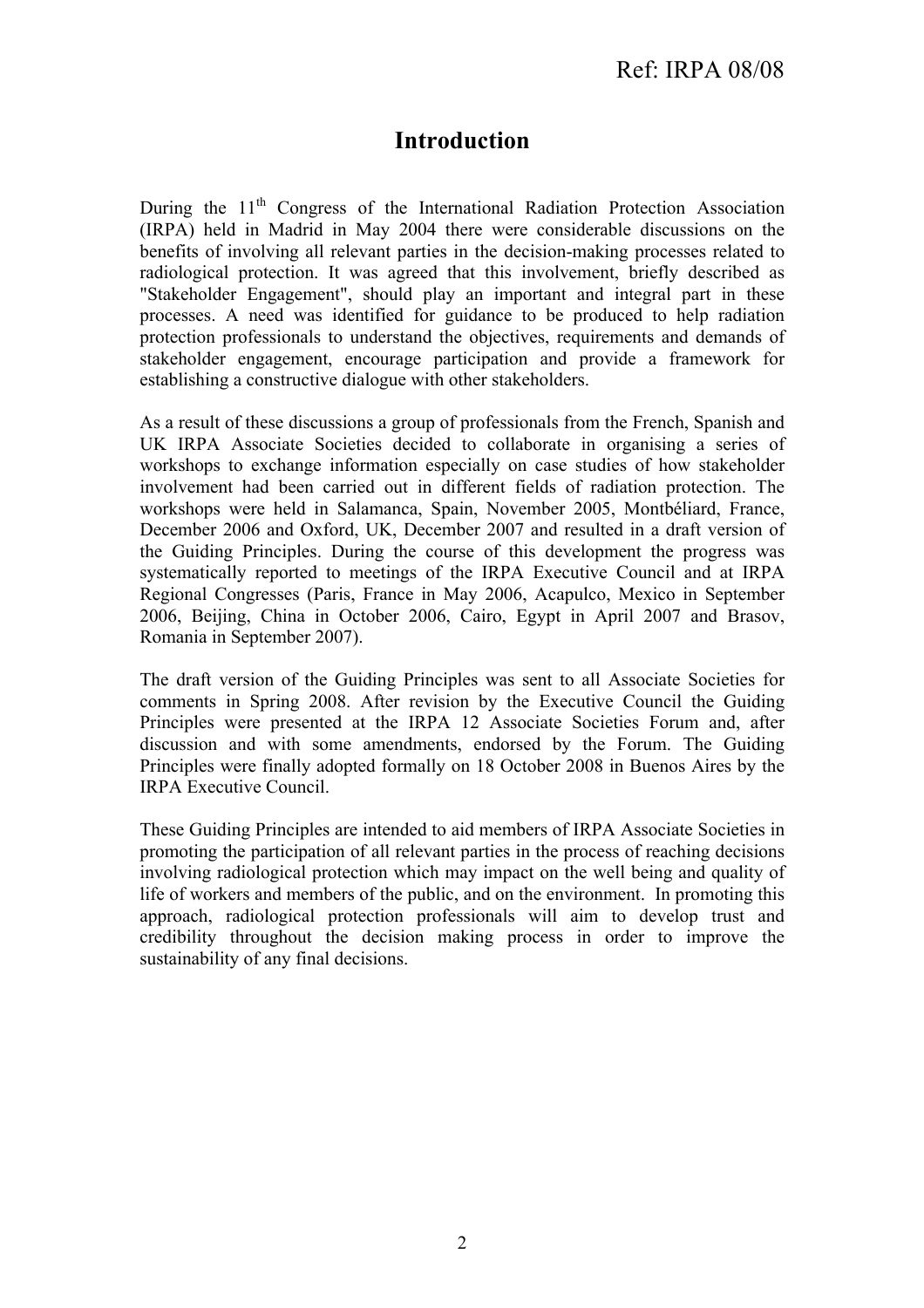# **Principles**

Radiological protection professionals should endeavour to:

- 1. Identify opportunities for engagement and ensure the level of engagement is proportionate to the nature of the radiation protection issues and their context.
- 2. Initiate the process as early as possible, and develop a sustainable implementation plan.
- 3. Enable an open, inclusive and transparent stakeholder engagement process.
- 4. Seek out and involve relevant stakeholders and experts.
- 5. Ensure that the roles and responsibilities of all participants, and the rules for cooperation are clearly defined
- 6. Collectively develop objectives for the stakeholder engagement process, based on a shared understanding of issues and boundaries.
- 7. Develop a culture which values a shared language and understanding, and favours collective learning.
- 8. Respect and value the expression of different perspectives.
- 9. Ensure a regular feedback mechanism is in place to inform and improve current and future stakeholder engagement processes.
- 10. Apply the IRPA Code of Ethics in their actions within these processes to the best of their knowledge.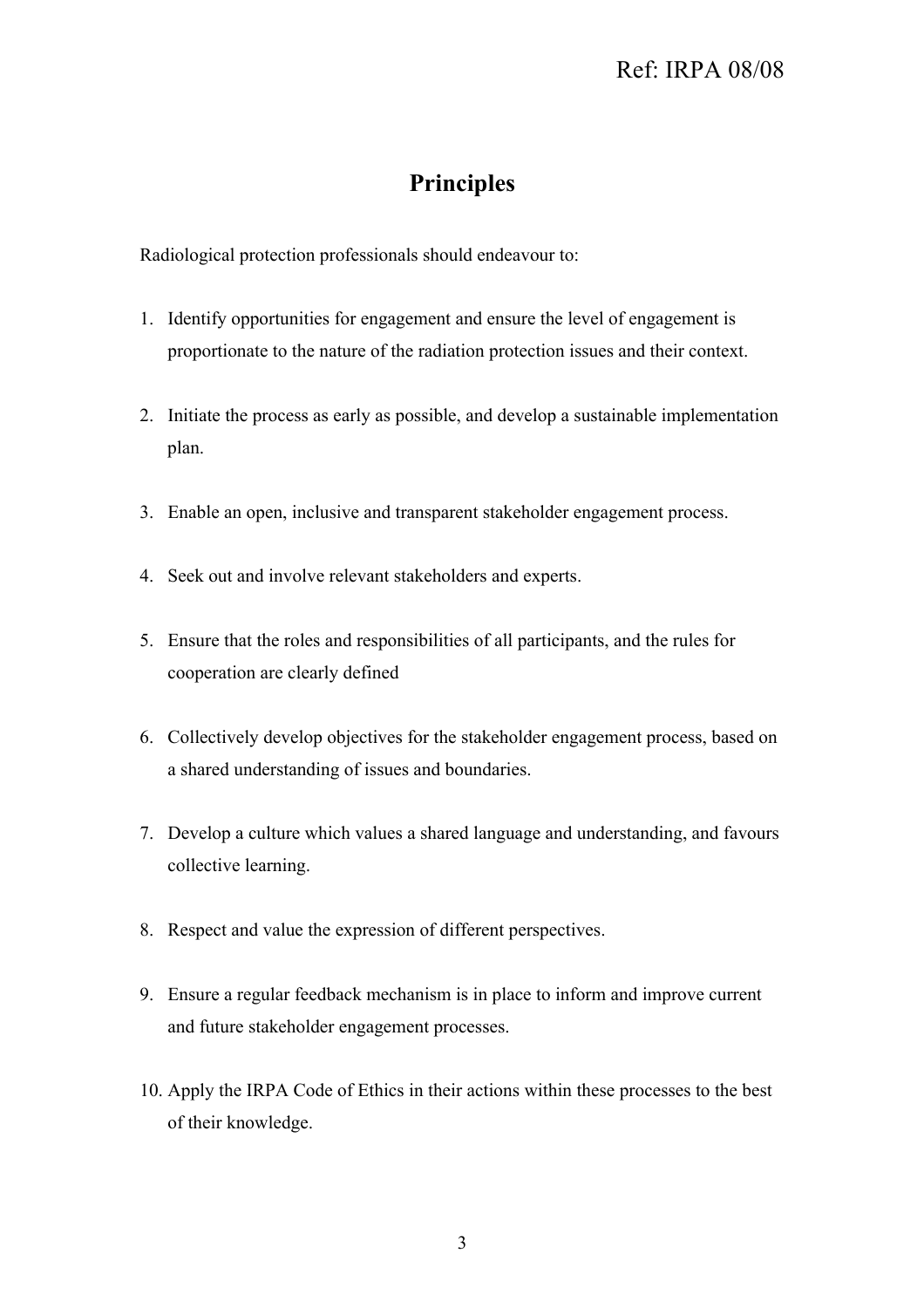# **Guidance**

## **Principle 1**

#### **Identify opportunities for engagement and ensure the level of engagement is proportionate to the nature of the radiation protection issues at stake and their context.**

The primary purpose of engagement is to contribute to decision making on radiological protection measures so that;

- the measures are more widely understood and respected;
- the measures are optimal and work in practice across a broad range of foreseeable situations;
- the measures are tailored to the local context (social, economic, environmental  $etc$ ).
- the measures will continue to be effective and have credibility for some reasonable period of time.

Engagement will add real value to the decision-aiding process and its outcome but its extent and nature need to be proportionate to the radiation protection issues and concerns at stake. This includes being realistic about the co-operation that can be achieved and about the resources and time that might need to be expended on interacting with the more challenging stakeholders. The more complex the radiological protection problem and the more serious the risk, or even the perception of the risk, the greater is the justifiable investment in engagement.

In identifying opportunities for engagement it is important to be aware of changing societal expectations. Changes such as increasing awareness about the risks associated with some activities, concerns over environmental deterioration or loss of public confidence in some organisations are all likely to broaden or shift the range of stakeholders that need to be engaged.

## **Principle 2.**

### **Initiate the process as early as possible and develop a sustainable implementation plan**

Feed-back experience has shown that involving stakeholders, as early as possible, in decision-aiding processes will generally improve the mutual understanding of the situation, and therefore may avoid reaching a deadlock at a later stage. Although it may increase the duration of the process, involving stakeholders will generally facilitate better cooperation between all participants and lead to more acceptable and robust decisions.

At the early stage of the decision-aiding process, involving stakeholders will give the opportunity to develop together a sustainable plan in terms of scope, objectives,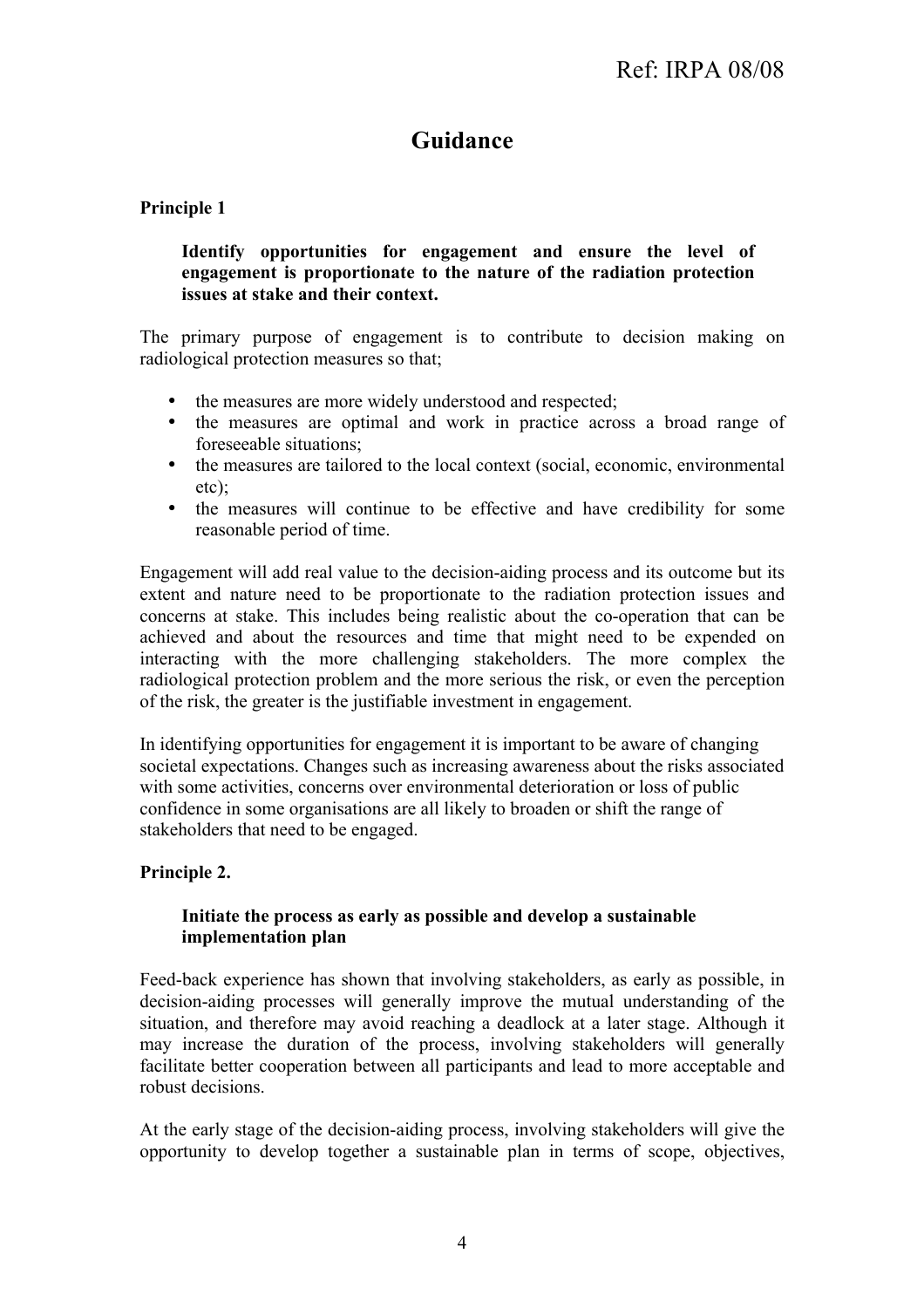timetable and milestones, deliverables, knowledge production, financial support etc. In order to improve the sustainability of the process, a reasonable approach, shared by all participants, should be adopted when defining this plan. The process has to be proportionate to the realities of the situation, and take into account the stakeholders' time and opportunity to participate according to their particular circumstances. Finally, it has to be kept in mind that it will be necessary to revise and adapt the plan as the situation evolves.

## **Principle 3**

#### **Enable an open, inclusive and transparent stakeholder engagement process**

Openness, inclusiveness and transparency, which are interrelated, should constitute the essence of a successful stakeholder engagement process and should always be present. They are the basis for understanding, creating confidence in the process and promoting it. They may be supported by collectively agreed rules and mechanisms for their assessment.

The process should include all the relevant stakeholders, extending representation beyond the obvious candidates to all those perceived to have a share in or an impact associated with the risks of the endeavour under consideration. Different expertise and sensibilities will generally enrich the process and give more validity to the results.

All the issues entering into the decision should be considered, with openness, to identify, select and discuss any associated uncertainties.

During the process, it is important to share the information needed to build a collective understanding of the problem, starting in particular with risk communication. The flow of information should be quick, concise, clear to all and honest (in terms of accuracy, uncertainty etc.). By default, information should be accessible to all, but recognising that some information truly requires protection. Rather than withholding information on grounds of personal or national security or confidentiality, it is preferable to have it presented in a different way, rather than agree its omission.

It would be helpful to build, grow, review and maintain a common knowledge pool, identifying a responsible 'gatekeeper' or 'custodian' for the knowledge pool who is trusted and respected by all parties.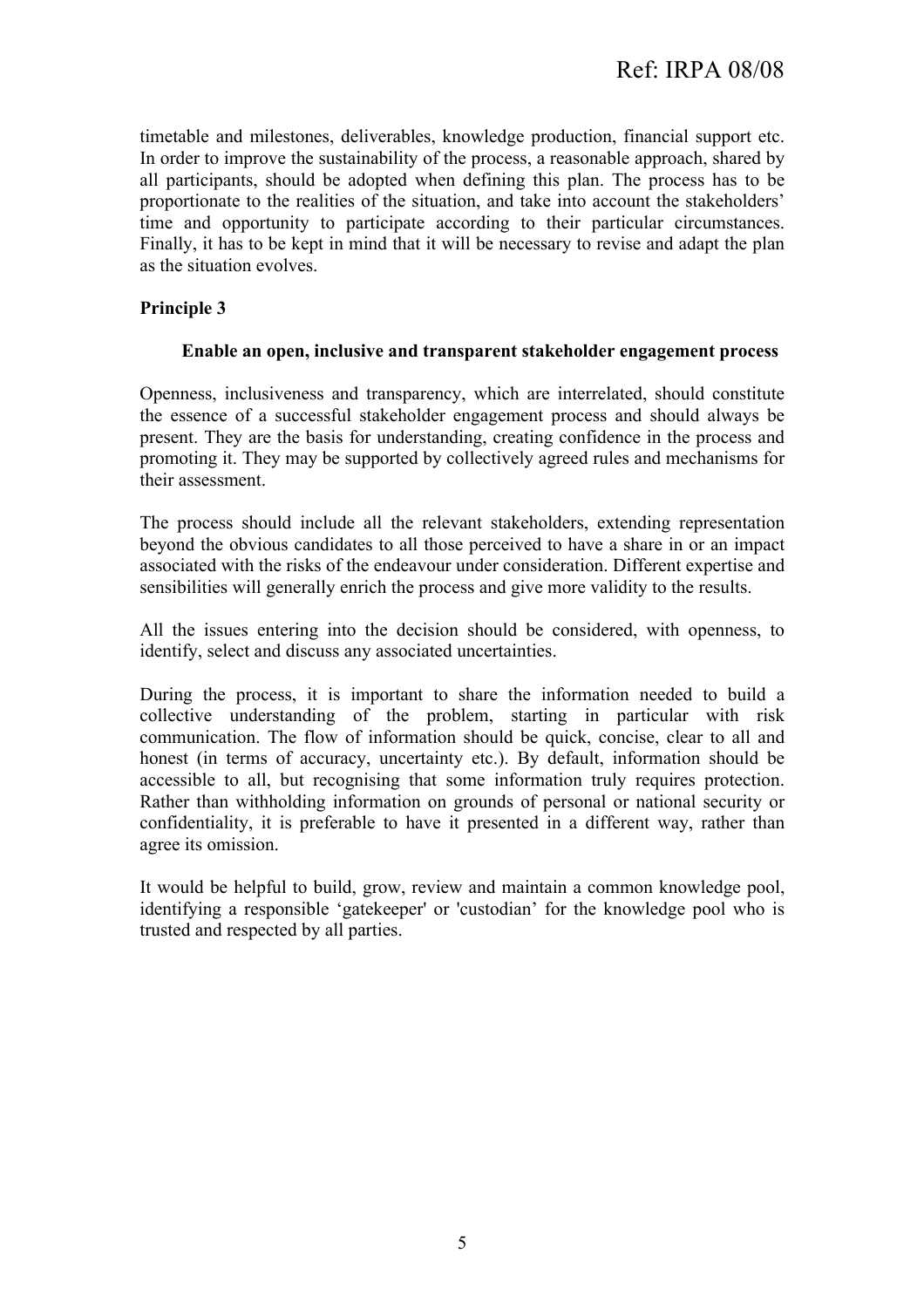#### **Principle 4**

#### **Seek out and involve relevant stakeholders and experts.**

A key part of decision-aiding is to be very clear over what is the issue in question, the scope of the problem and the factors that may be relevant. Inherent to this process is the need to identify those who can and should contribute; in short, ensuring that an appropriate diverse range of views are included. The radiological protection professional can help to promote this approach, as radiological protection is, by its nature, an interdisciplinary science.

There is a need to reach out to other disciplines and stakeholders, making them aware of the issues under consideration. Without this first step relevant factors may not come to light, undermining the validity and sustainability of any decisions. For example experts in one discipline may not be aware of knock on effects in other areas. Similarly if the net of consultation has been set wide enough to elicit "no comment" replies, this is useful information to support the bounding of the issue. Bringing together all the diverse views may be an iterative process, particularly for large scale decision making that may involve socio-economic factors. Thus it should be accepted that the initial set of stakeholders may not be the final set. The process can be a dynamic one with stakeholders joining, but also leaving, throughout.

There is a need to have respect for information and knowledge gained through individuals' experience as well as that from scientific and technical experts. Some issues, particularly high profile ones, bring with them stakeholders with significantly different points of views. It is important that there is engagement with, rather than avoidance of, these different groups. Inevitably there will be conflicting views and information. How these are evaluated within the decision-aiding process is a separate but important element (see principles 3 and 5), however it is clear that obtaining a full spectrum of views is important.

#### **Principle 5.**

#### **Ensure that the roles and responsibilities of all participants, and the rules for cooperation are clearly defined**

A clear definition, at the beginning of the process, of the roles and responsibilities of the different categories of participants (for example, experts, authorities, sponsors, lay persons, decision maker versus decision taker, ...), is important to obtain a shared understanding of what is expected from each and the extent of the influence they may have. In addition it will be helpful to set out clearly the rules under which cooperation can be achieved. A clear delineation of the consultation phase and the decision phase, as well as a clear understanding of where individuals' responsibilities and accountabilities begin and end is essential to clarify the conditions of the engagement. Potential conflicts of interest should be declared by all parties. It may be helpful for radiological protection professionals to make reference to their own Code of Ethics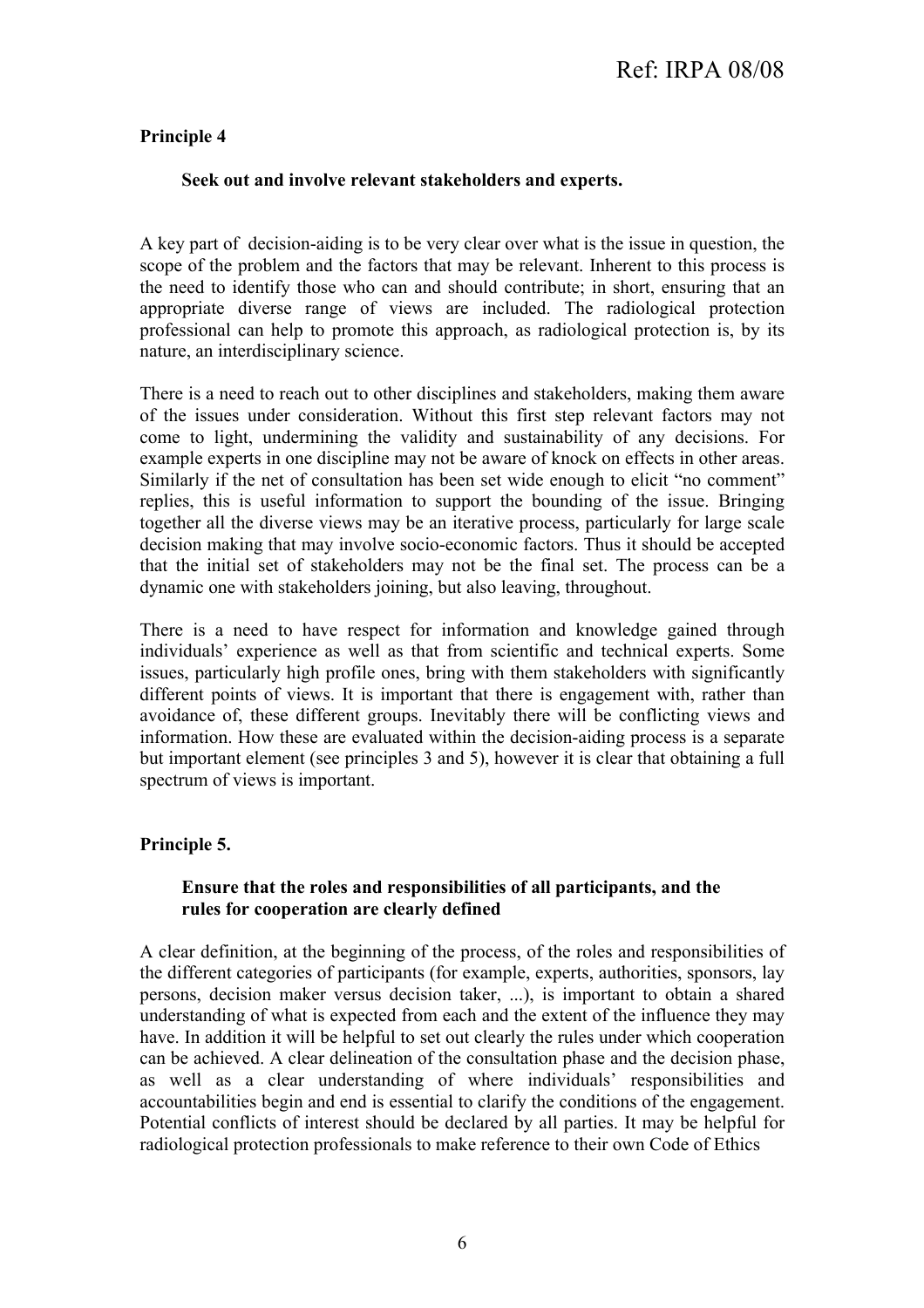One of the objectives of stakeholder engagement in a decision-aiding process is to promote dialogue and mutual understanding, but not necessarily to reach a consensus on all aspects of the situation. It is thus important to preserve the autonomy of the different categories of participants concerning their points of view or their evaluation of the situation. This delineation of roles is a key element to create the conditions for the participants to contribute to the improvement of the evaluation of the situation and the radiation protection options.

Beyond clarifying the roles and responsibilities, sharing the rules of cooperation between the participants will also favour the success of the process.

#### **Principle 6**

#### **Collectively develop objectives for the stakeholder engagement process, based on a shared understanding of issues and boundaries.**

The need for a collective approach to developing process objectives is implied by application of the other principles. Principle 2 talks of the development of a sustainable plan, Principle 4 of identifying the responsibility of contributors and of scoping problems and factors, and Principle 5 of the need to co-operate.

Lack of collectivism disenfranchises stakeholders, whereas working alongside each other allows a tight group to emerge which is then capable of explicitly defining the process objectives. The group is then in a position to validate these against its shared understanding of issues and boundaries, as well as to collectively agree the scope or remit for the work.

Once the objectives are identified in principle then the discussions can extend to ensuring that they are refined in the light of the resources available. The realism brought about by this dialogue invariably leads to more harmonious working by avoiding feelings of frustration with the process that might be perceived as more imposed than negotiated.

#### **Principle 7**

#### **Develop a culture which values a shared language and understanding, and favours collective learning.**

In order for all stakeholders to fully appreciate the factors entering into the decision they must be able to understand what is being said. This understanding can be seriously compromised by the use of jargon and technical language as well as acronyms and abbreviations. The radiological protection professional should be motivated to develop a "common language" sufficiently precise scientifically not to offend the various experts but also sufficiently rooted in common, every-day experience to be meaningful to all those involved. Part of this approach is likely to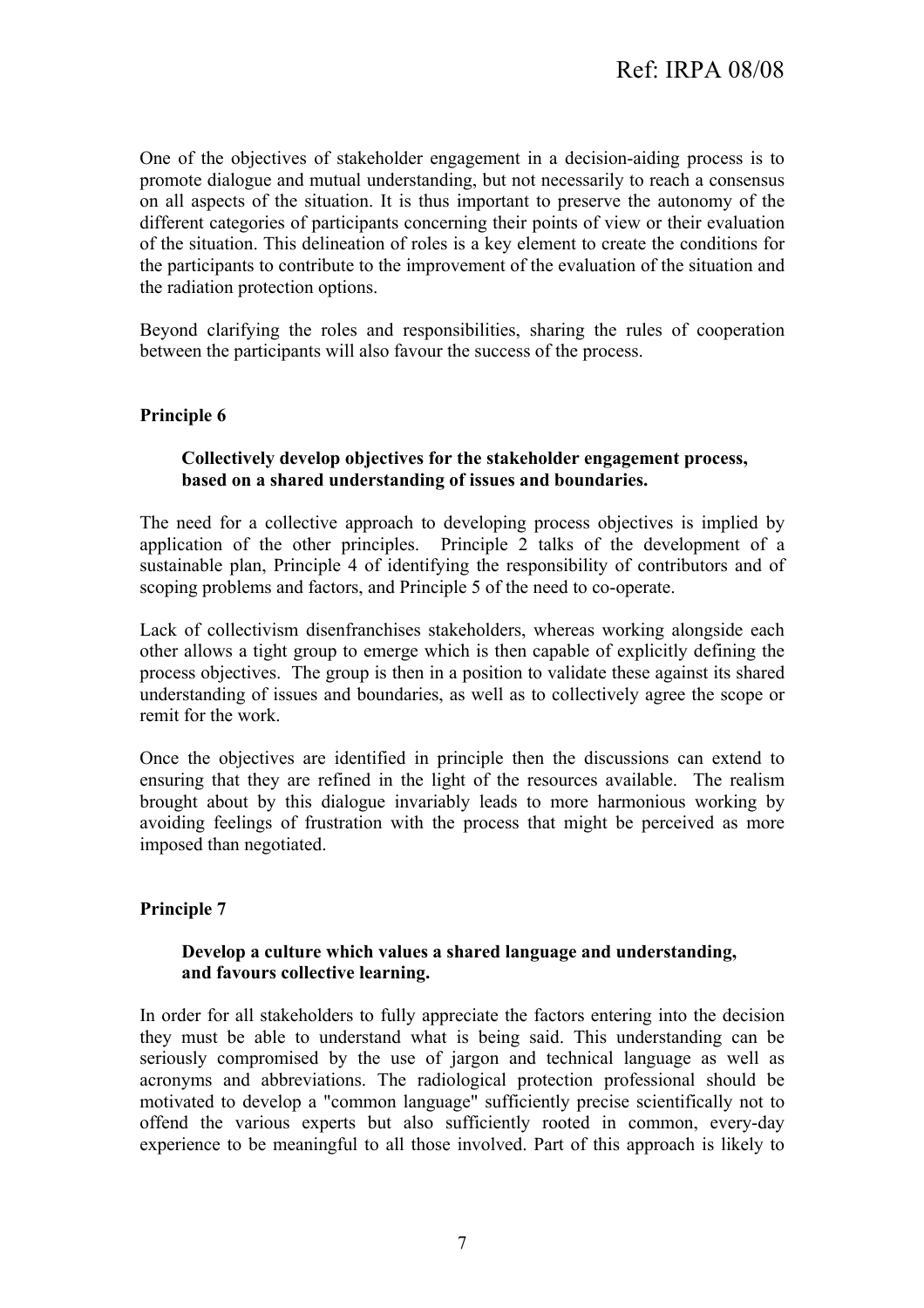involve formal and informal training of stakeholders leading to the creation of a shared knowledge base incorporating those technical concepts essential to a full understanding of the issues.

#### **Principle 8**

#### **Respect and value the expression of different perspectives.**

It is important that each participant in the process recognises their own and each others' uniqueness, and, because of this, is aware that other participants have different backgrounds and sensibilities and, therefore, may view issues from different perspectives.

Participants should be aware that some may be experts in their own field, and the integration of their views is an important step in the process, whilst accepting challenges to expert opinion. Evaluation of uncertainties in the assessments where expert opinion is divided should be undertaken in an open, accessible and clear manner. Experts should recognise the limits of their mandate.

Respect for one another's view encourages a wide range of thoughts and ideas which can be evaluated as a whole during the engagement process. This acceptance of diverse perspectives, thinking and values has the potential to enrich the process, providing that the process is controlled such that any entrenched views and ideologies, if present, are managed by agreed mechanisms. In a similar way, seemingly radical or novel opinions should not be dismissed out of hand, but evaluated with respect in the same way as other ideas. It is important that each individual can see their own contribution in the record of the meetings.

Participants should be aware that rational thought, respect and acceptance of opinions will tend to be challenged or obscured when discussing issues which are emotive, or issues which have attracted significant media or political interest. Efforts should be made if this happens to restore the desirable climate of mutual respect and cooperation.

#### **Principle 9**

#### **Ensure a regular feedback mechanism is in place to inform and improve current and future stakeholder engagement processes**

When engaging with stakeholders an opportunity should be provided for both the stakeholders and those responsible for the process to give feedback on the approaches and tools used and on the outcomes. This serves to inform and improve ongoing processes as well as influencing how future processes should be conducted. The following types of criteria might be included in the evaluation: appropriateness of the terms and timing of engagement, the quality and appropriateness of the information provided; comprehensiveness of the issues that were addressed; inclusivity in terms of the number and diversity of stakeholders involved and the nature of that engagement; practicability and feasibility of the eventual outcomes.